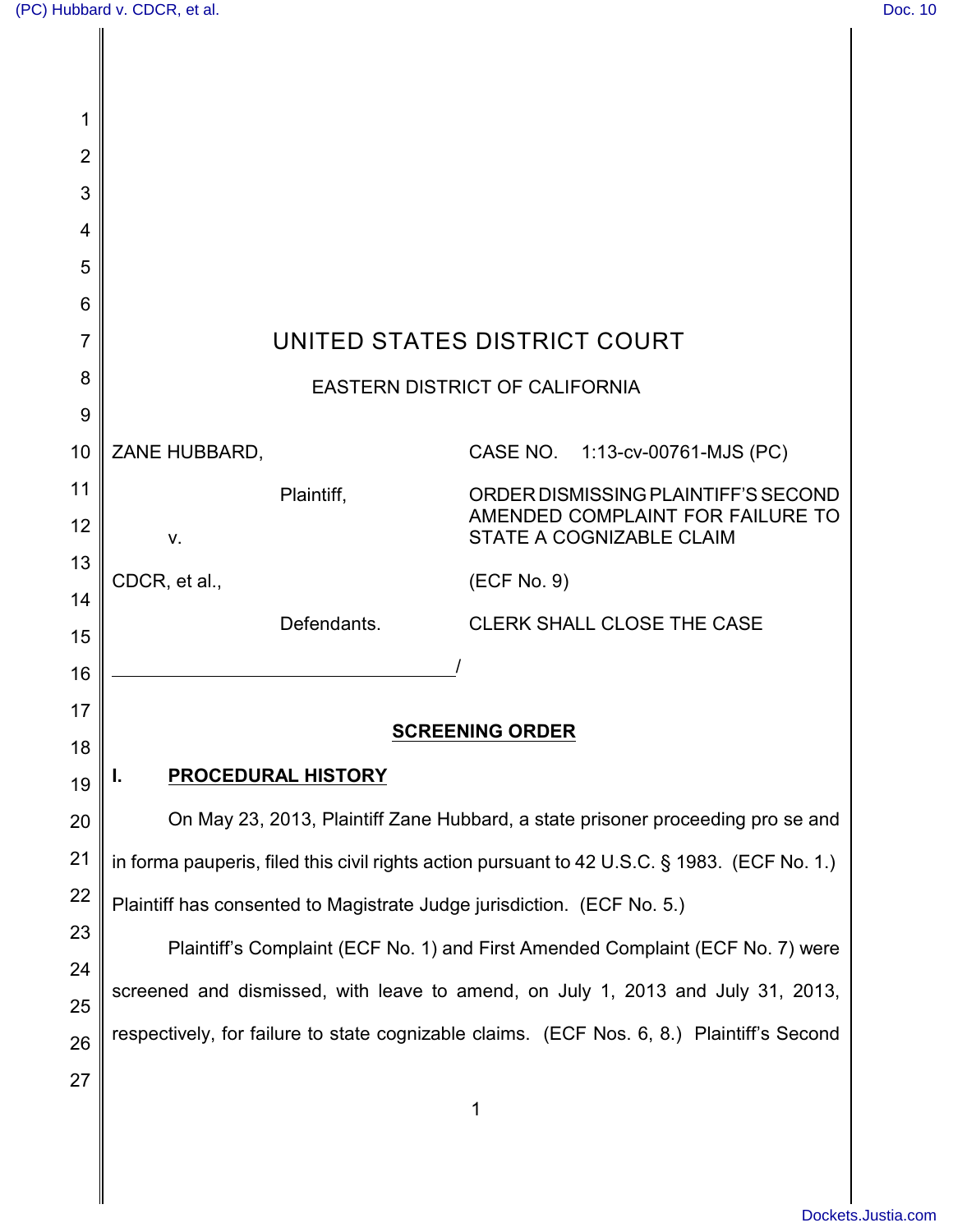Amended Complaint (ECF No. 9) is now before the Court for screening.

2 3

4

1

# **II. SCREENING REQUIREMENT**

The Court is required to screen complaints brought by prisoners seeking relief against a governmental entity or officer or employee of a governmental entity. 28 U.S.C. § 1915A(a). The Court must dismiss a complaint or portion thereof if the prisoner has raised claims that are legally "frivolous, malicious," or that fail to state a claim upon which relief may be granted, or that seek monetary relief from a defendant who is immune from such relief. 28 U.S.C. § 1915A(b)(1),(2). "Notwithstanding any filing fee, or any portion thereof, that may have been paid, the court shall dismiss the case at any time if the court determines that . . . the action or appeal . . . fails to state a claim upon which relief may be granted." 28 U.S.C. § 1915(e)(2)(B)(ii).

Section 1983 "provides a cause of action for the 'deprivation of any rights, privileges, or immunities secured by the Constitution and laws' of the United States." Wilder v. Virginia Hosp. Ass'n, 496 U.S. 498, 508 (1990) (quoting 42 U.S.C. § 1983). Section 1983 is not itself a source of substantive rights, but merely provides a method for vindicating federal rights conferred elsewhere. Graham v. Connor, 490 U.S. 386, 393-94 (1989).

## **III. SUMMARY OF SECOND AMENDED COMPLAINT**

The Second Amended Complaint identifies (1) the California Department of Corrections and Rehabilitation (CDCR), (2) Pleasant Valley State Prison (PVSP), (3) Wasco State Prison (Wasco), (4) Memorial Hospital, and (5) Mercy Hospital as Defendants.

Plaintiff alleges the following: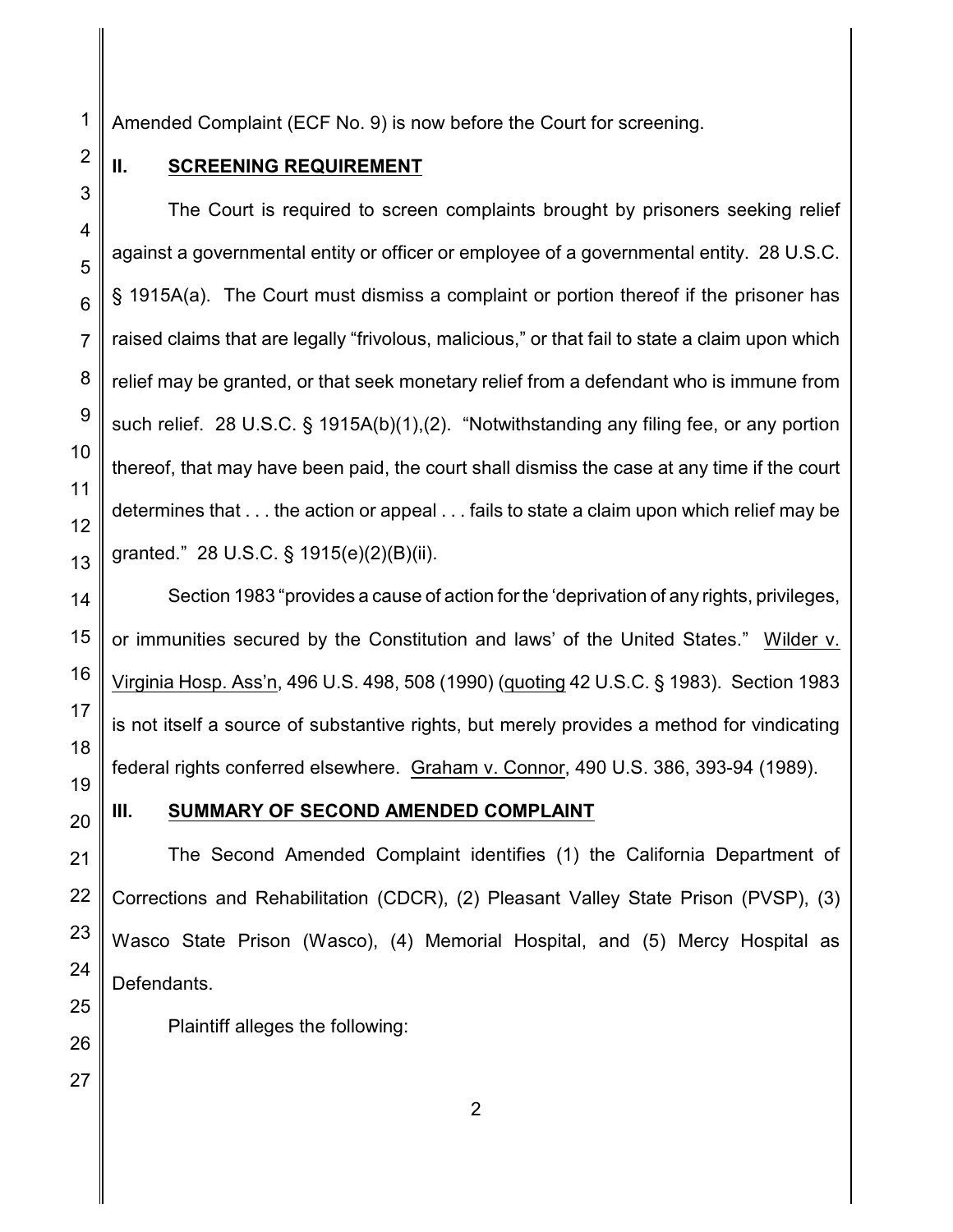In 2007, while imprisoned at PVSP, a "bump" appeared on Plaintiff's body and he sought treatment. From May 23, 2007, the date of Plaintiff's second medical request, to August 6, 2007, medical staff failed to conduct any diagnostic test on the bump or properly diagnosis it. Instead, Plaintiff was prescribed various ineffective medications until paroled. (Compl. at 4.) Plaintiff sought treatment at Memorial Hospital. Plaintiff's wound was determined to be an abscess and Plaintiff was prescribed additional medication. The diagnosis was incorrect and the medication was ineffective. (Id. at 5.)

Plaintiff was subsequently re-incarcerated at Wasco and from there admitted to Mercy Hospital pursuant to a contract between the prison and hospital. Plaintiff was shackled to his bed and provided a hospital gown that exposed his buttocks. He was given socks but no shoes and his opportunity for exercise was limited to walking up a down a hallway. Plaintiff was given bad food and only one milk a day. He was not provided television, personal paper, books, or other entertainment. (Id. at 6, 7.) Plaintiff asserts violations of his Eighth Amendment rights. (Id. at 8.)

# **IV. ANALYSIS**

## **A. Section 1983**

To state a claim under Section 1983, a plaintiff must allege two essential elements: (1) that a right secured by the Constitution or laws of the United States was violated and (2) that the alleged violation was committed by a person acting under the color of state law. See West v. Atkins, 487 U.S. 42, 48 (1988); Ketchum v. Alameda Cnty., 811 F.2d 1243, 1245 (9th Cir. 1987).

A complaint must contain "a short and plain statement of the claim showing that the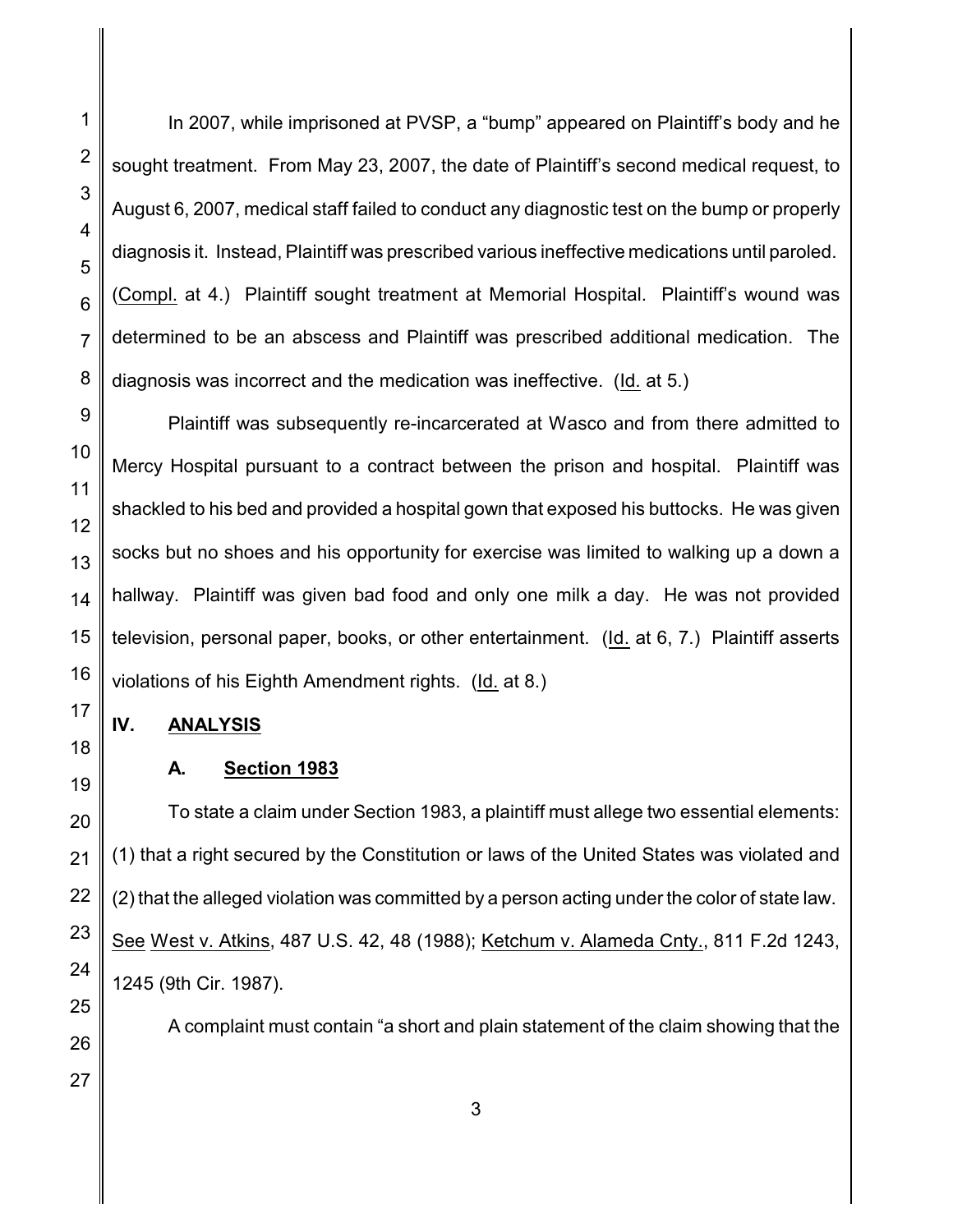pleader is entitled to relief . . . ." Fed. R. Civ. P. 8(a)(2). Detailed factual allegations are not required, but "[t]hreadbare recitals of the elements of a cause of action, supported by mere conclusory statements, do not suffice." Ashcroft v. Iqbal, 129 S.Ct. 1937, 1949 (2009) (citing Bell Atlantic Corp. v. Twombly, 550 U.S. 544, 555 (2007)). Plaintiff must set forth "sufficient factual matter, accepted as true, to 'state a claim that is plausible on its face.'" Id. Facial plausibility demands more than the mere possibility that a defendant committed misconduct and, while factual allegations are accepted as true, legal conclusions are not. Id. at 1949-50.

### **B. Improper Defendants**

Plaintiff asserts violations of his Eighth Amendment rights and names the CDCR, PVSP, Wasco, and Memorial Hospital as Defendants. The Court has instructed Plaintiff twice before that he may not proceed in this action against these entities. The CDCR is a state agency and is entitled to Eleventh Amendment immunity. Aholelei v. Dept. of Public Safety, 488 F.3d 1144, 1147 (9th Cir. 2007). Because PVSP and Wasco are parts of the CDCR, a state agency, they are also entitled to Eleventh Amendment immunity from suit. Allison v. California Adult Authority, 419 F.2d 822, 823 (9th Cir. 1969) (holding that state prison was a state agency entitled to sovereign immunity).

Memorial Hospital is a private entity. Plaintiff has failed to demonstrate that its behavior may be fairly treated as that of the State itself. "To state a claim under [section] 1983, a plaintiff must allege the violation of a right secured by the Constitution and laws of the United States, and must show that the alleged deprivation was committed by a person acting under color of state law." West v. Atkins, 487 U.S. 42, 48 (1988) (citations omitted). The presumption is that "conduct by private actors is not state action," Florer v.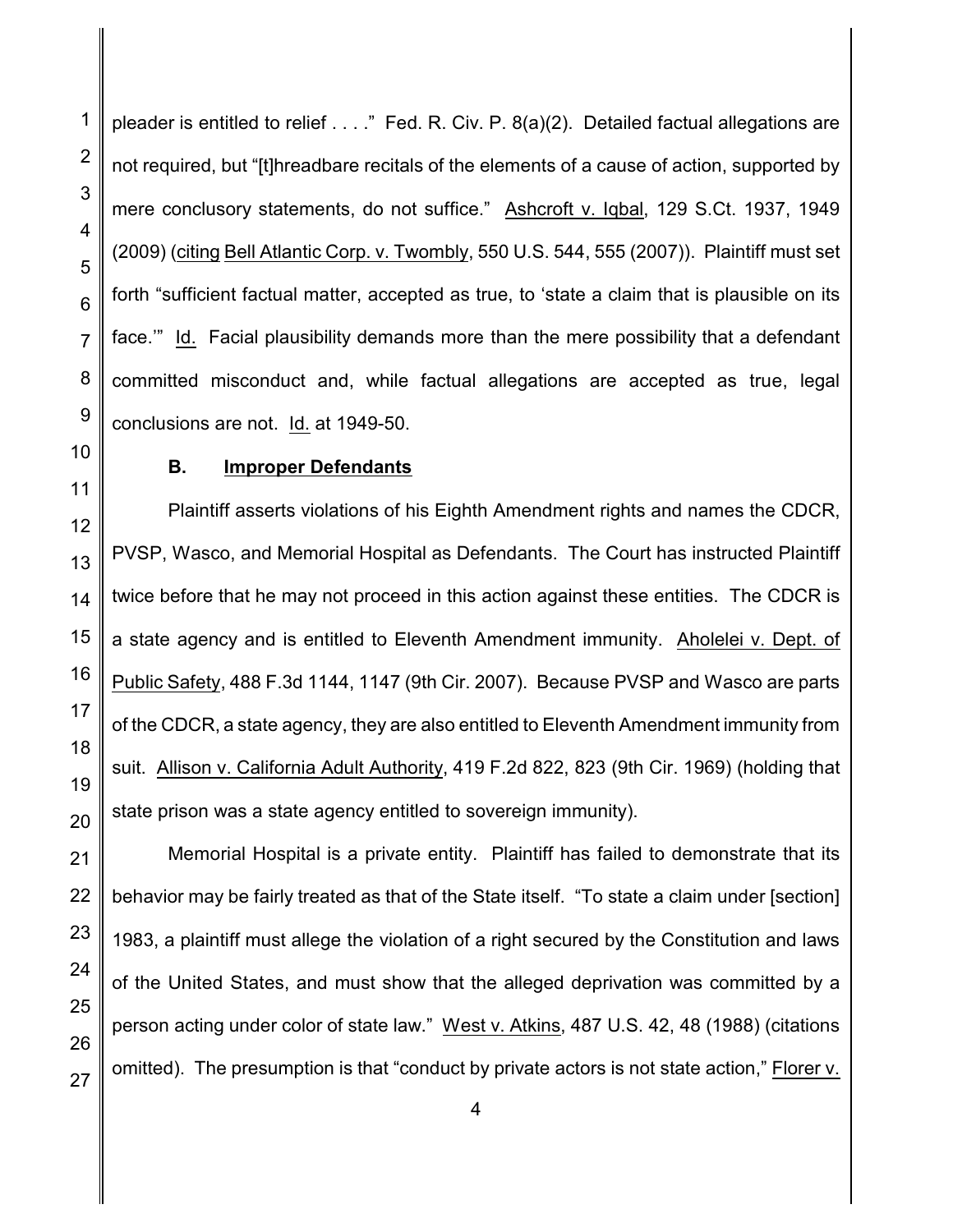Congregation Pidyon Shevuyim, N.A., 639 F.3d 916, 922 (9th Cir. 2011), cert. denied, 132 S.Ct. 1000 (2012), but "'state action may be found if . . . there is such a close nexus between the State and the challenged action that seemingly private behavior may be fairly treated as that of the State itself,'" Florer, 639 F.3d at 924 (quoting Brentwood Academy v. Tennessee Secondary School Athletic Assoc., 531 U.S. 288, 295 (2001)).

Under the circumstances alleged, Defendant Memorial Hospital behaved as a private actor and, as such, is not a proper Defendant in this case. Plaintiff was paroled at the time and received care at Memorial as a non-incarcerated citizen. See Jackson v. East Bay Hosp., 980 F.Supp. 1341, 1356-57 (N.D. Cal. 1997) (§ 1983 claim may be brought against a private doctor in a private hospital only if there is a sufficiently close nexus between the state and the challenged action).

The Court previously notified Plaintiff that the CDCR, PVSP, Wasco, and Memorial Hospital are not proper Defendants. Plaintiff's amended complaint pleads the same factual allegations and claims against the same Defendants without addressing the deficiency described above. Clearly, further leave to amend would serve no useful purpose. Plaintiff's claims against the CDCR, PVSP, Wasco, and Memorial Hospital are dismissed with prejudice.

## **C. Eighth Amendment**

The Eighth Amendment's prohibition against cruel and unusual punishment protects prisoners not only from inhumane methods of punishment but also from inhumane conditions of confinement. Morgan v. Morgensen, 465 F.3d 1041, 1045 (9th Cir. 2006) (citing Farmer v. Brennan, 511 U.S. 825, 847 (1994) and Rhodes v. Chapman, 452 U.S. 337, 347 (1981)) (quotation marks omitted). While conditions of confinement may be, and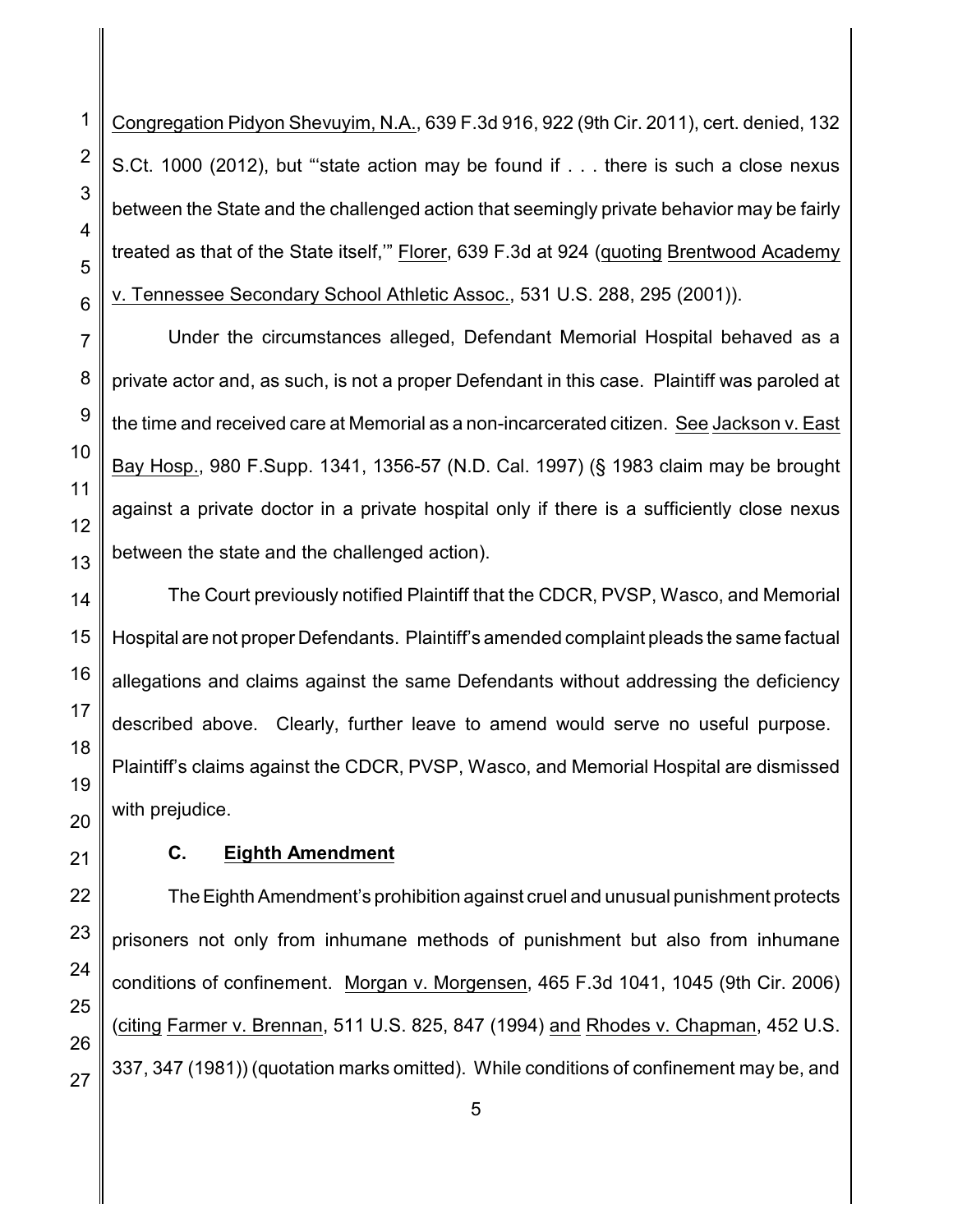often are, restrictive and harsh, they must not involve the wanton and unnecessary infliction of pain. Morgan, 465 F.3d at 1045 (citing Rhodes, 452 U.S. at 347) (quotation marks omitted). Thus, conditions which are devoid of legitimate penological purpose or contrary to evolving standards of decency that mark the progress of a maturing society violate the Eighth Amendment. Morgan, 465 F.3d at 1045 (quotation marks and citations omitted); Hope v. Pelzer, 536 U.S. 730, 737 (2002); Rhodes, 452 U.S. at 346.

Prison officials have a duty to ensure that prisoners are provided adequate shelter, food, clothing, sanitation, medical care, and personal safety, Johnson v. Lewis, 217 F.3d 726, 731 (9th Cir. 2000) (quotation marks and citations omitted), but not every injury that a prisoner sustains while in prison represents a constitutional violation, Morgan, 465 F.3d at 1045 (quotation marks omitted). To maintain an Eighth Amendment claim, a prisoner must show that prison officials were deliberately indifferent to a substantial risk of harm to his health or safety. Farmer, 511 U.S. at 847.

Plaintiff alleges that Wasco sent him to Mercy Hospital for treatment after he was re-incarcerated pursuant to a contract between the prison and hospital. Plaintiff plausibly alleges that the hospital had an ongoing relationship with the state and therefore was acting under color of state law. See West, 487 U.S. at 54 (a private physician under contract with a state to provide medical services to inmates was a state actor for purposes of section 1983); see also Lopez v. Dep't of Health Servs., 939 F.2d 881, 883 (9th Cir. 1991) (state action was sufficiently alleged by a complaint stating that the defendant hospital was under contract with the State of Arizona to provide medical services to indigents).

26 27

1

2

3

4

5

6

7

8

9

10

11

12

13

14

15

16

17

18

19

20

21

22

23

24

25

Nevertheless, the conditions described by Plaintiff fail to satisfy the first element of